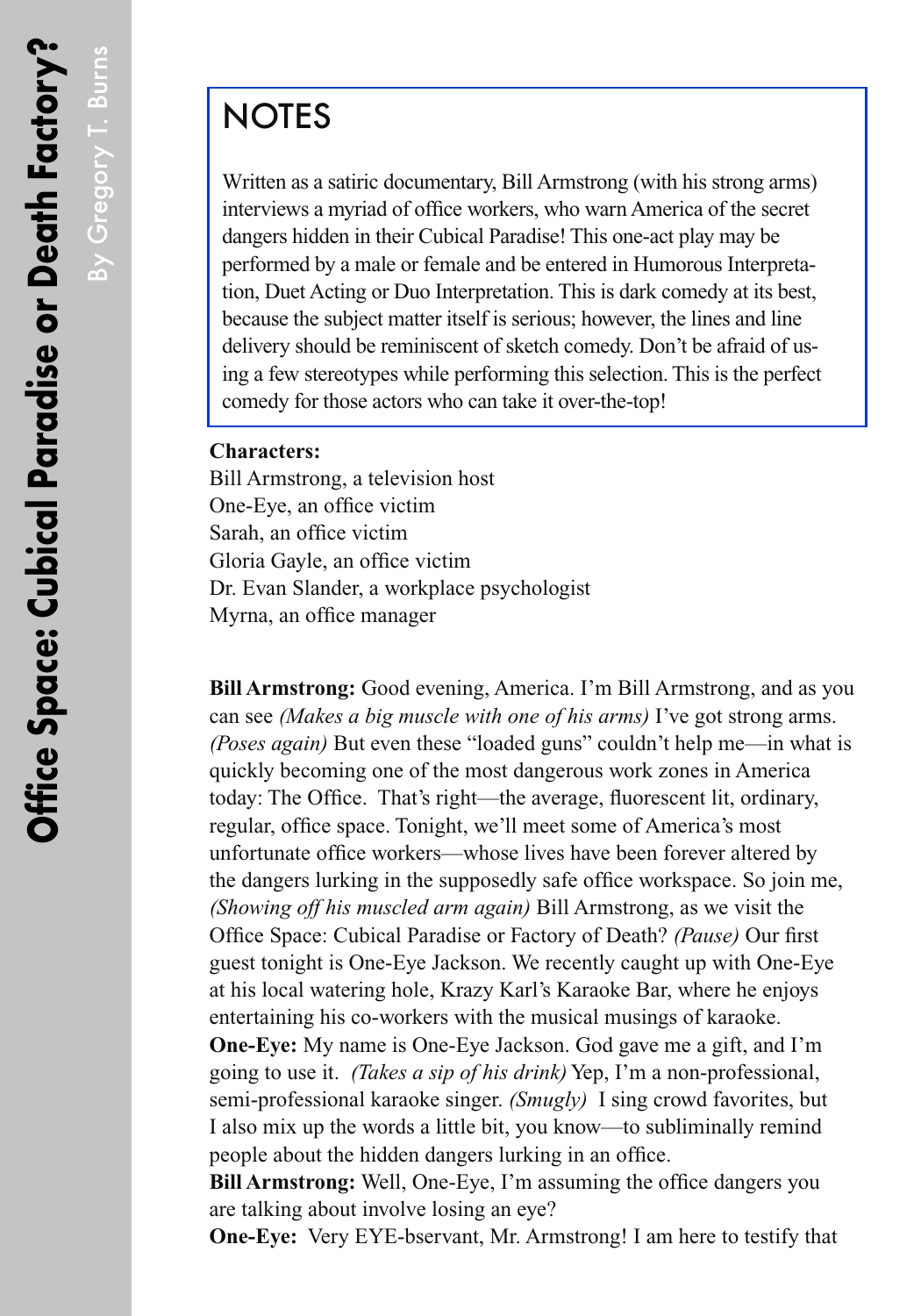By Gregory T. Burns

By Gregory T. Burns

"improper use of office supplies" in the workspace can be eye-opening literally.

**Bill Armstrong:** *(Overly compassionate)* Tell us what happened, One-Eye. And please, take your time.

**One-Eye:** You see, me and my buddy, Leonard, were complaining about how boring the day was going, and he said "Heads up!" I looked at him with TWO eyes and he was holding a stapler. And I said "The war is on!" *(Pause)* Well, you don't have to be a rocket scientist to make a "scientific hippopotamus" about what happened next. I grabbed my stapler, and soon staples were flinging through the air. And you'll never guess what happened.

**Bill Armstrong:** I'm guessing you—got hit in the eye?

**One-Eye:** *(Surprised)* That's right. *(Amazed)* Man, you are smart. *(Pause)*  I, One-Eye Jackson, got accidentally shot—in one of my eyes. *(Pause)* And I know you're thinking, "Okay, now I get it. He's called "One Eye," because somebody shot out one of "One Eye's" eyes!" (*Huge, wheezy laugh and cough)* Wrong!!! *(Pause)* After the accident, I had to get a "glass" eye—and I lost it—somewhere in a Pancake House.

**Bill Armstrong:** So—then you got the name One-Eye?

**One-Eye:** Nope. *(Pause)* After I lost my glass eye, I got another one. Then I lost it!

**Bill Armstrong:** Where'd you lose it this time?

**One-Eye:** *(Pause)* In a game of marbles. *(Angry)* A kid's game of marbles! Those greedy little hellions! *(Pause)* The bottom line is this: You don't have to have "two eyes"—to see what I see now: Improper use of office supplies in the workspace is dangerous!

**Bill Armstrong:** Dangerous indeed! *(Trying to look very concerned)*  Looking back on your misfortune, would it be fair to say that people simply don't understand that their actions—have consequences?

**One-Eye:** Well, I can't speak for everyone, but I know that I've made a few mistakes in my life: Playing war with staple guns—going to Pancake Houses—losing my glass eye in a game of marbles—but it's like people say before joining AA, "Always keep your glass half-full." *(Proudly)* For example, now, whenever I'm at a buffet, and my plate is full—but I want one of those delicious-looking devilled eggs and it won't fit on my plate—I just pick one up and put it right here in the empty socket …where my glass eye used to be!

**Bill Armstrong:** That's inspiring, One-Eye. I mean, how many people can say that their missing body part could serve as a devilled egg holder? **One-Eye:** That is a question I'd have to Google.

**Bill Armstrong:** Now One-Eye, would you mind singing an original karaoke song for the viewing audience at home? I think they'd like that. Take us out in style, One-Eyed style!